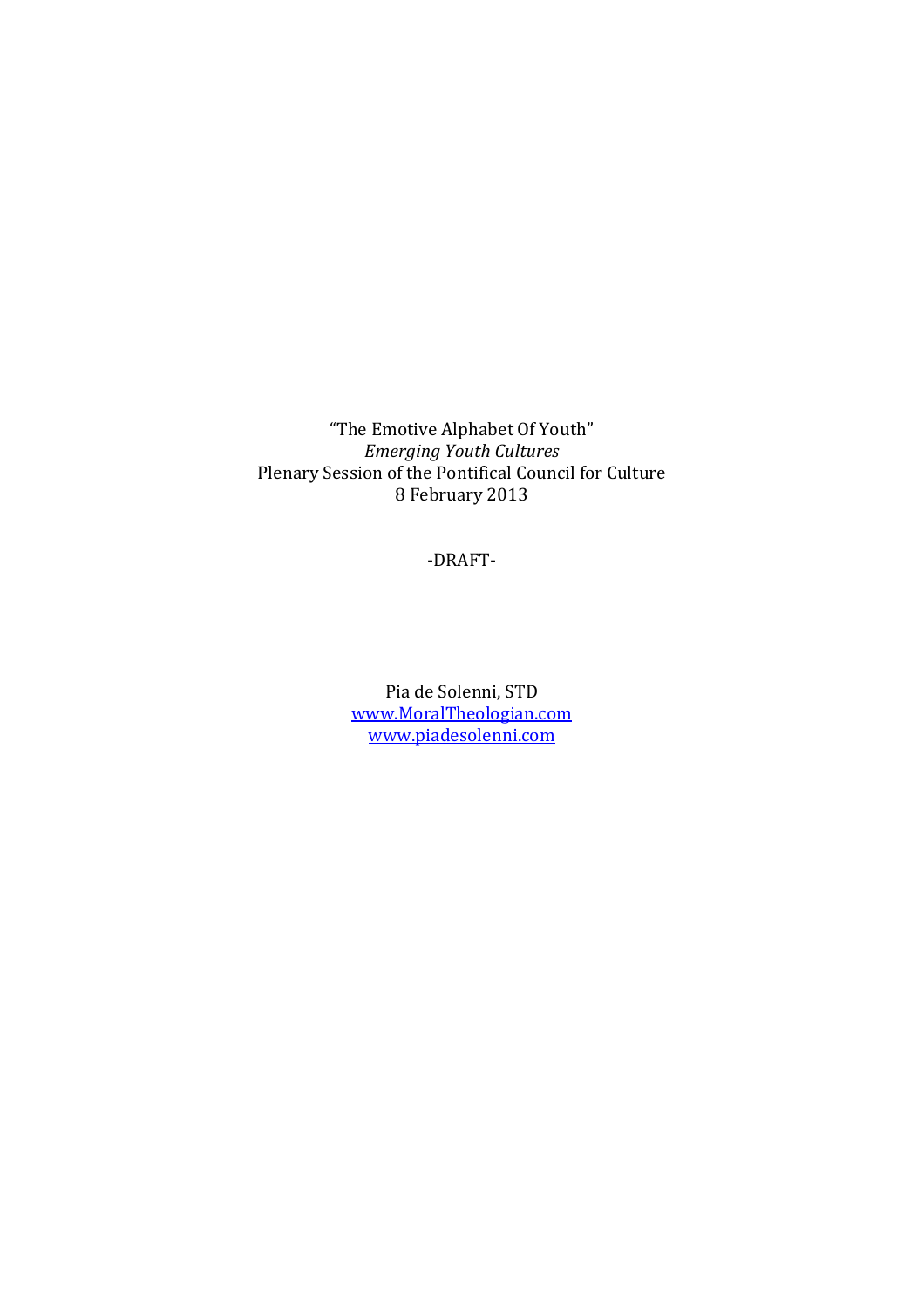There's an American novel, *A Tree Grows In Brooklyn*, written in 1943 by Betty Smith. The story centers on the character of Francie Nolan, a very bright young girl living in a Brooklyn tenement in New York, at the early part of the 20th century. Francie Nolan is the daughter of poor immigrants. Her intelligence gives her the means to cope with a very difficult life and a kind father overwhelmed by alcoholism. Her story is one of success. At one point in the novel, 11 year-old Francie, an avid reader, observes the use of profanities and vulgar language by people in her neighborhood. She reasons that their use of such terms must be due to the fact that they have a limited vocabulary and lack the words to express articulately their thoughts, emotions, and experiences.

 As I began to prepare for the topic of my talk today, "The emotive alphabet of youth," I was somewhat overwhelmed. On the one hand, we have no shortage of data that indicates the dire state of almost every demographic in our society. On the other hand, one has barely to scratch the surface to find stories, particularly of young people, who are thriving in every personal aspect of their lives, including the emotional and spiritual. Despite the breakdown of the family, various societal failings, and the apparent lack of emotional intelligence, it is possible to thrive in our various cultures…assuming one has the tools. And I couldn't help but think of 11 year-oldFrancie'sobservation that people are trapped in the limited world of vulgarities when they lack the vocabulary to articulate their experiences, when they are limited in the human expression of their existence.

 The Pontifical Council for Culture proposed the term "emotive alphabet." At first I was confused. In English, there is much discussion of "emotional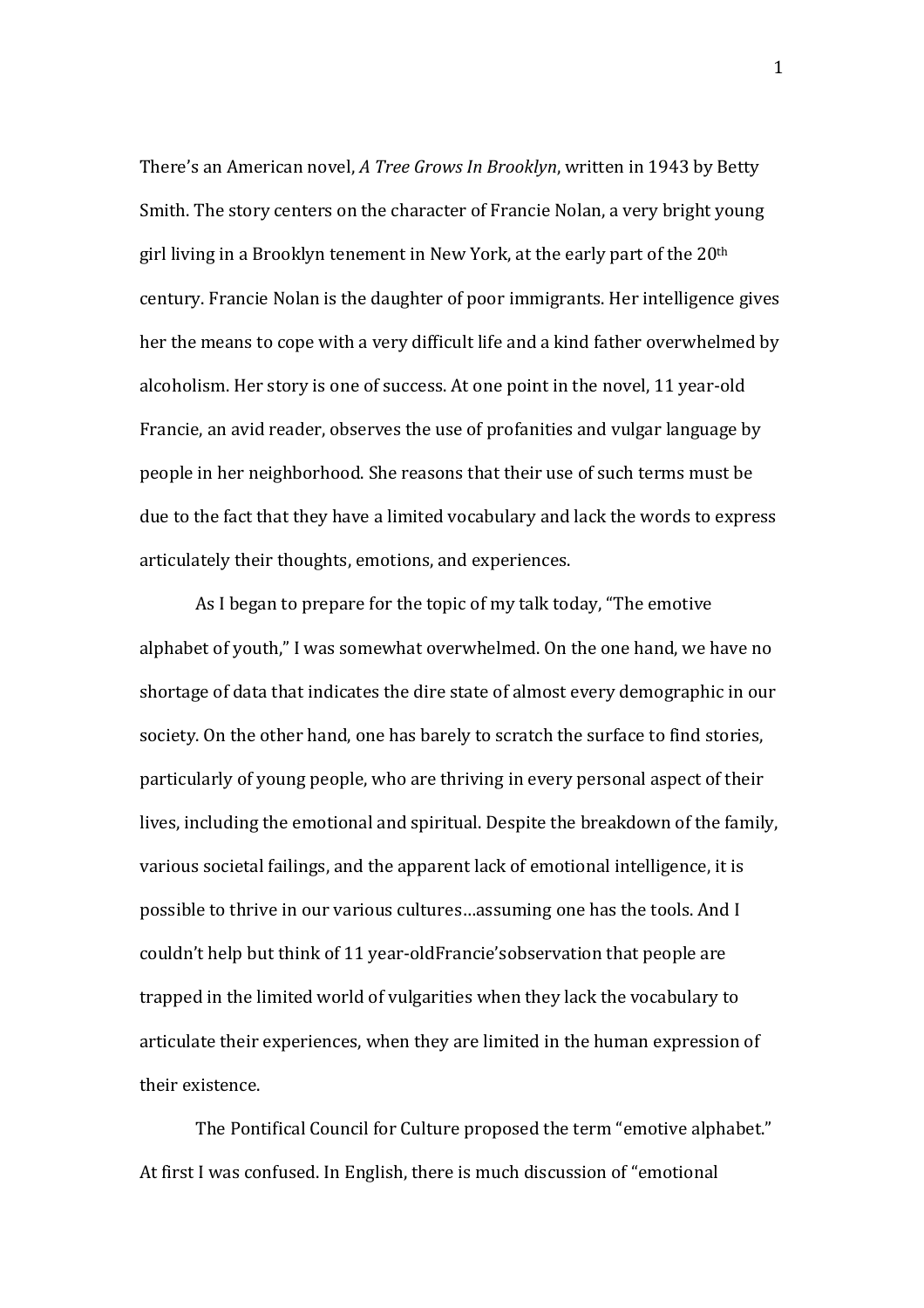intelligence" and "emotional literacy," but not of an "emotive alphabet." After conversation and reflection, it was clear that the Council was in fact proposing a new and positive concept. Rather than overwhelm ourselves with statistics from dismal data, why not have a constructive conversation not only about how to reach youth, but how to prepare and arm them for successful lives? For several decades now, experts, most notably psychologist Daniel Goleman, have realized that the traditional means of measuring intelligence and determining an individual's success, namely intelligence quotient or IQ, fell short. Study after study showed that people with high IQs were not necessarily the most successful in life. At the same time, very successful and satisfied people did not always have the highest IQs. Goleman and others maintain that the missing component of the research is *emotional intelligence* [EI], the ability to relate with and understand others. EI goes beyond one's genetics and takes into account the surrounding culture, starting with the family, in which an individual is raised. As Goleman notes:

The ability to control impulse is the base of will and character. By the same token, the root of altruism lies in empathy, the ability to read emotions in others; lacking of sense of another's need or despair, there is no caring. And if there are any two moral stances that our times call for, they are precisely these, self restraint and compassion.<sup>1</sup>

Emotional intelligence, in other words, relates to a fundamental human capacity in the person: the ability to exist with others and oneself.

 Neuroscience and psychology now identifies two "minds": the feeling mind, which we experience first, if unconsciously, and the thinking mind which is evolved and we experience secondarily although apparently primarily. In his

 $\overline{a}$ 

<sup>1</sup>Goleman, Daniel, *Emotional Intelligence: 10th Anniversary Edition*.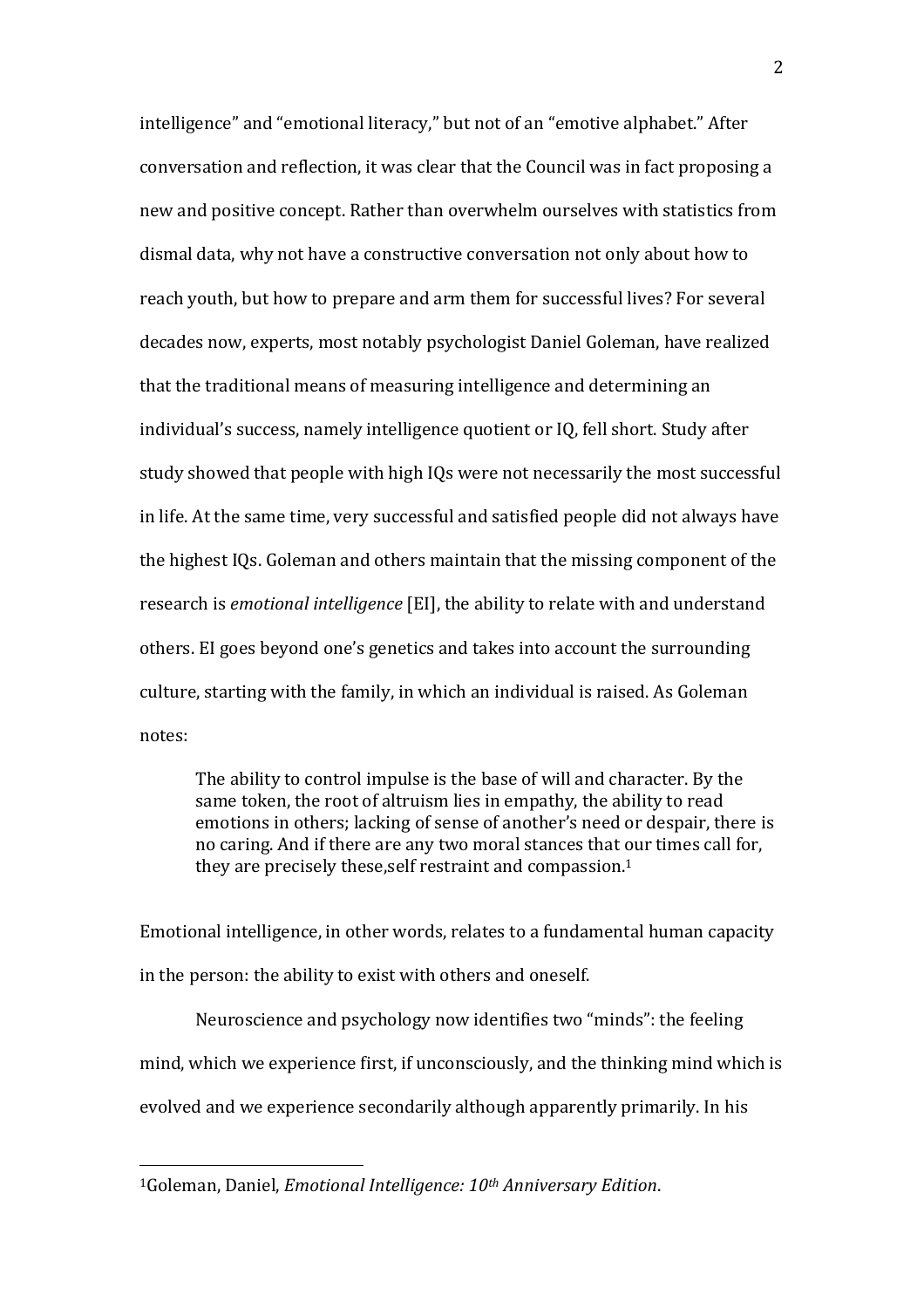foundational book *Emotional Intelligence*, Goleman cites the work of psychologists Peter Salovey and John Mayer who identified five components included in the definition of EI:

- 1. Knowing one's emotions: recognizing a feeling as it happens.
- 2. Managing emotions: handling feelings so they are appropriate.
- 3. Motivating oneself: emotional self-control, i.e. delaying gratification and stifling impulsiveness, which are necessary for any type of accomplishment.
- 4. Recognizing emotion in others: people skills.
- 5. Handling relationships: skill in managing emotions in others.

Although I speak from an American perspective, I do not think that I am describing a uniquely American experience. Every one of us can think of particular situations of youth in crisis, whether the recent massacre conducted by 20 year-old Adam Lanza in Newtown, Connecticut, which ended only after killing more than twenty other individuals and himself, or the dysfunctional lonely twenty-something who lives next door or even in our own home. We can discuss issues like gun control, mental health, and youth initiatives ad nauseam. But we must realize that fundamentally the challenge lies in addressing the inability to be in relation, to exist comfortably with oneself (imperfections and all) and with others (including their imperfections). Like the poor people whom Francie observed using vulgar language, the demographic that manifests such dire social outcomes lacks the basic language, or even the alphabet to participate in the language that is uniquely human: the language of relation.

 In my brief overview, I'd like to suggest first a rereading of the situation, looking at it through another lens. Instead of simply focusing on negative social indicators, let us look more closely at them to see if perhaps they don't reveal something deeper about the human person. If we can begin to understand the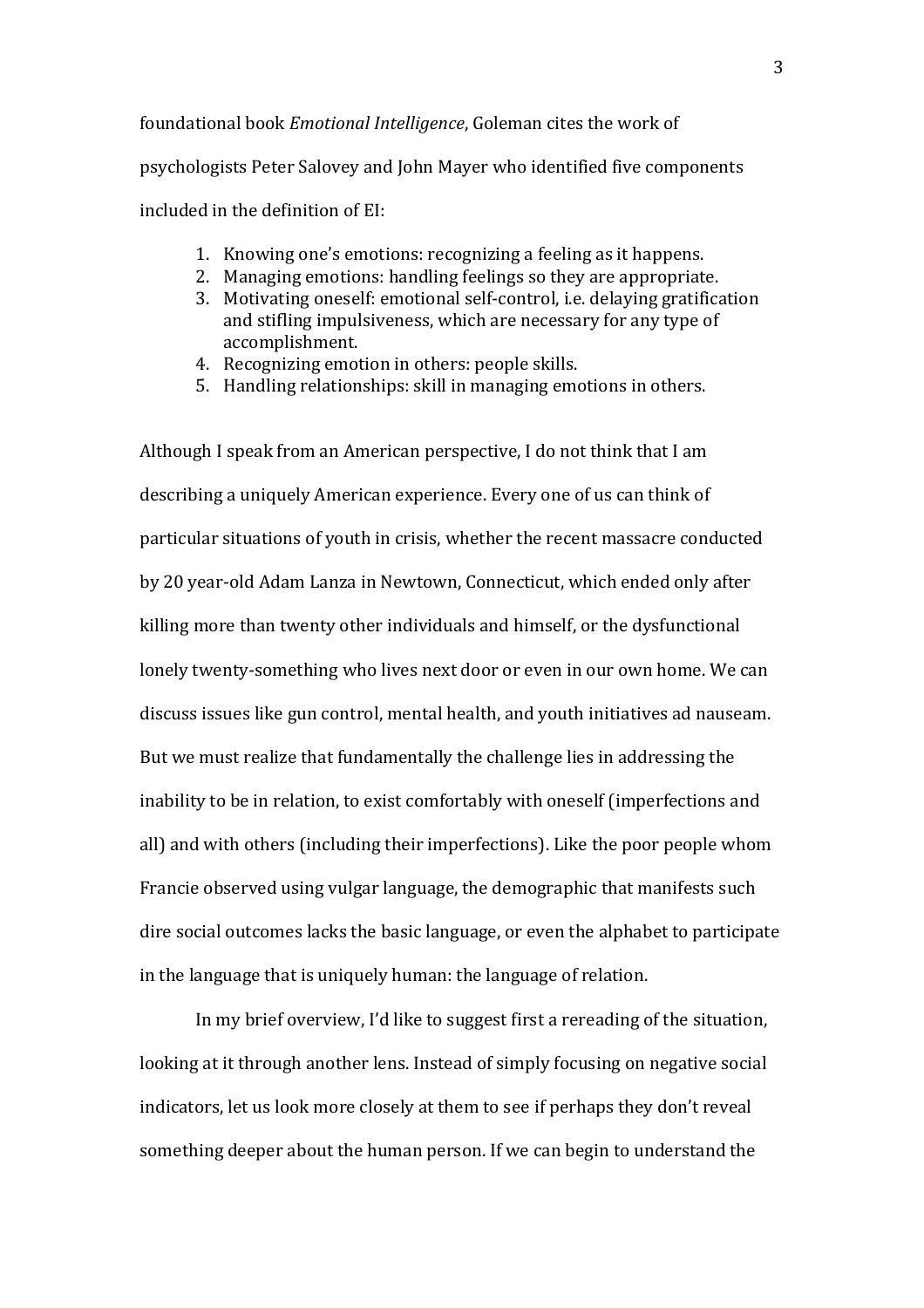actions, we can develop better solutions. The second step will be to consider the origins of the problem. After all, the current generation of youth did not come to be simply of their own accord. The third step for today will be to examine some practical solutions.

 St. Thomas Aquinas, when discussing sin, notes that we always choose an apparent good. It may not be an actual good or it may be incomparable to a greater good, but we nonetheless choose an action or behavior that we find good in some way. Part of the process of stopping sinful behavior is to realize and truly desire an authentic good. When we look at negative behavior indicators, we can focus on the outcome or we can also look at the motivation and what the outcome expresses about the individual.

 It is no secret that in terms of social media, people of all ages are more "connected" than ever. However, particularly in the developed countries, every demographic is experiencing higher rates of depression than previously recorded in human history. We have more material goods and opportunities than any population before. Sure, we can discuss how it's harder to find a job now rather than in another recent period of time, but it's all relative as evidenced by the modern definitions of poverty. Very few people in the developed countries ever come close to experiencing poverty as it is known in the developing countries. In fact, by comparison, poverty can sometimes look like wealth. Yet, the rates of depression and general dissatisfaction continue to rise. Perhaps it's because we are not as connected as our virtual world suggests. 3,000 or 300 or even 30 friends on FaceBook don't compare to one or two good friends in our actual lives, or a supportive family, who are there when we need them and who actually understand us. Yet, the immense popularity of social media suggests a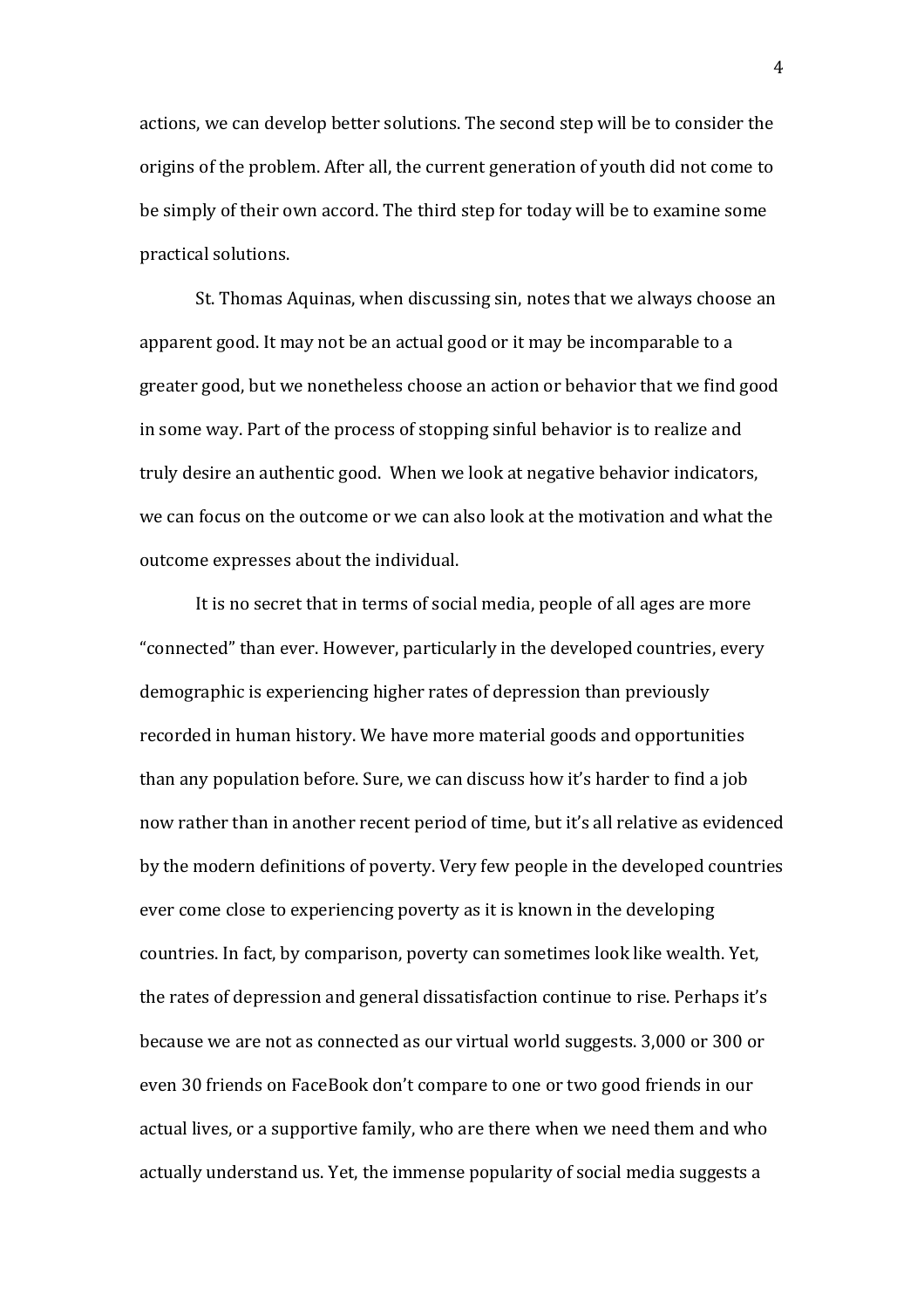very real desire to connect with others, particularly when we lack the real life connections which the virtual mimic.

 Similarly, we can discuss the extremely high rates of extra marital sexual activity among teens and young adults (or, if this were another conference, among adults in general and senior citizens). But we ultimately need to look at what we can learn from these indicators. Again, I would suggest that it's a desire, motivated by strong passions, to attempt to connect with another human being. People don't feel depressed and ashamed by extra marital sexual encounters because the quality or quantity of the sexual activity was somehow lacking. It's because they were, at least innately, seeking something both more profound and more basic. Yet, after the experience, there can be the overwhelming reality that what was sought completely eluded the individual.

 Last year, I was asked to speak at a panel on the Catholic Church's teachings on sex and marriage at a Catholic university. Rather than beginning with a moralizing sermon, I started with a discussion of Catholic theology, our understanding of the relations in the Trinity which are expressions of love at its fullest, and our participation in them both by virtue of our creation in the image and likeness of God and through divine filiation. Some might say that my approach was too lofty, but I was attempting to make real their desire for love, to give it an alphabet or a vocabulary so that they might be able to express themselves more fully. It was a very secular environment and, unfortunately, public discussion was not allowed. Instead, we broke out into small groups after the very summary event. Ideally, one would have more time to explore the Church's teachings. Yet, even in that brief encounter, some of the students were intrigued by the concept of love. Sex was a given. But love eluded them. Despite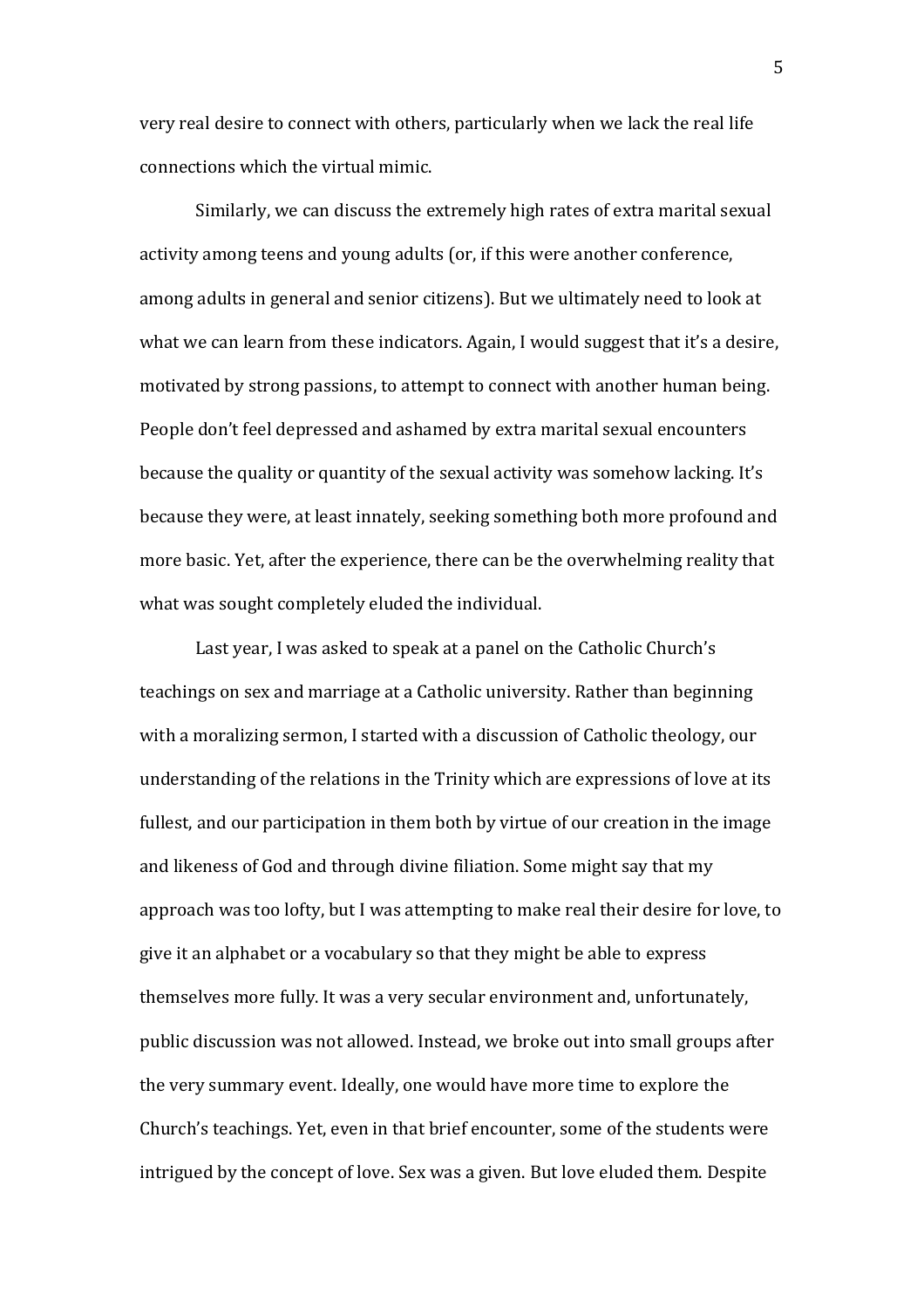the physical expressions of love, there was something missing. Recently, secular publications such as *The Atlantic Monthly* and *The New York Times* have published articles on the demise of dating and courtship despite (or perhaps because of) high levels of sexual activity. There's no mistaking the dissatisfaction experienced, particularly by young women. Engaging in sex hasn't brought about the love and connection that they desire. They are motivated by good things but lack the means and the language to achieve their desired ends. It's like they've been given a faulty GPS that leads them far astray from their desired destination. They wanted a honeymoon in California paradise, but they woke up in a fleabag hotel in Las Vegas with someone who holds no appeal whatsoever in the bright daylight.

 Addictions are on the rise as well, both in number and in kind. We can look at limiting the addictive behaviors or substances, or we can look at the root causes and basic desires. After all, an addict denied one addiction can simply find another. Much of the current literature on addiction reveals that addiction masks a deep wound, not infrequently related to family of origin. I've yet to learn of or to know an addict who wanted to be an addict. It's not a goal that anyone chooses. Every form of addiction has an element of escape, typically from a painful reality. If we start there, understanding the desires and experience of the addict, we might be able to help the individual. In fact, such an approach accounts for the success of 12-step programs around the world. When people are given the tools to understand and relate to themselves as well as others, the apparent need for the addiction begins to dissolve. Unfortunately, that doesn't undo the often permanent changes to the brain; but it does afford a way out of the addiction and, ultimately, into healthier relationships with self and others.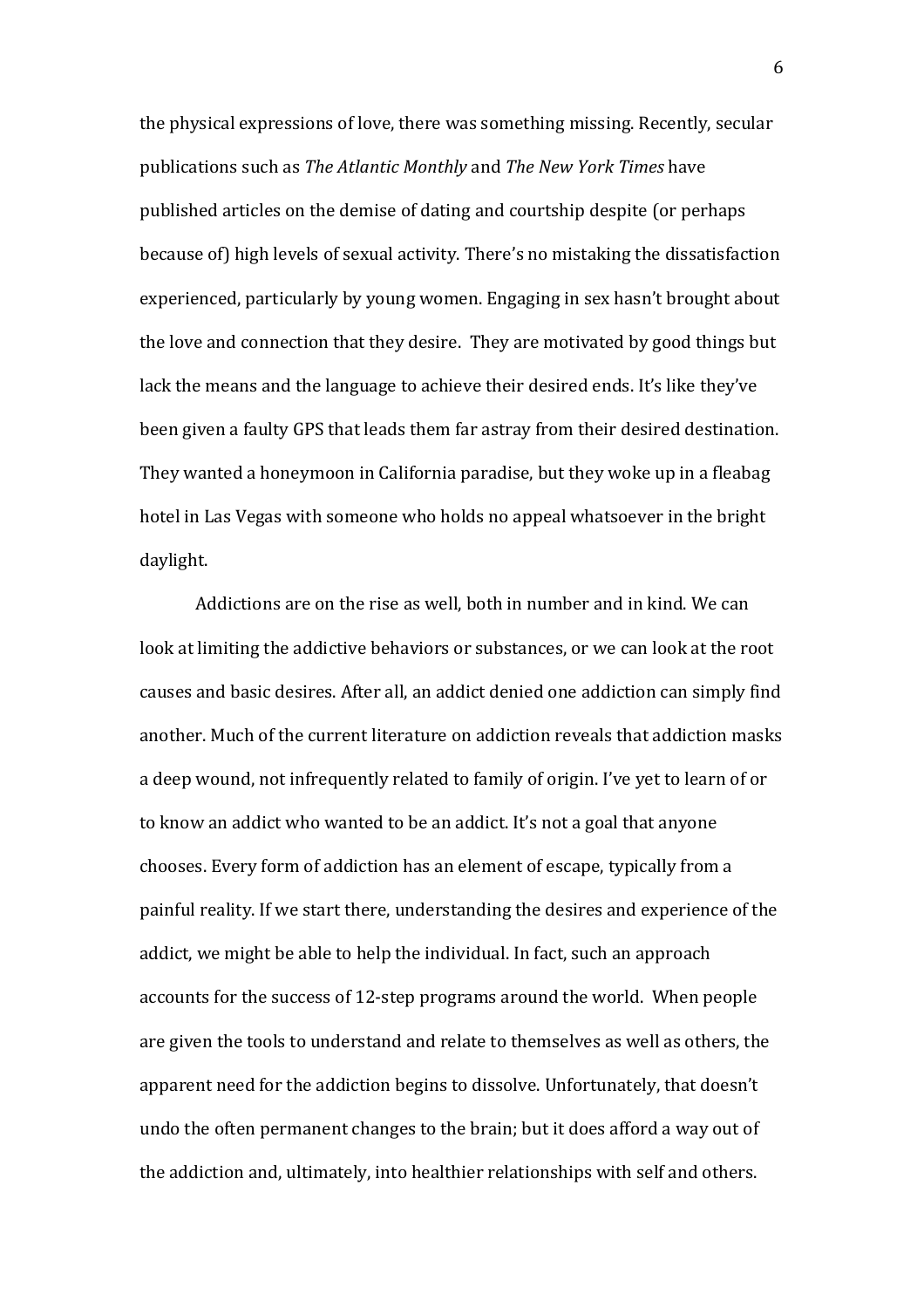I've briefly touched upon the negative social indicators of depression, increased extra marital sexual activity, and addiction. We could enumerate many others. But a pattern emerges: the inability to relate or the lack of emotional intelligence.

Another psychologist, Jean M. Twenge, identifies the current generation of youth as Generation Me in her book of the same name. In fact, the identity spans a little more than one generation, including any individual born after the selffocus of the baby boomers entered our mainstream awareness. Twenge maintains, and I agree, that people born [in the US and other developed countries] in the 1970s, 80s, 90s were born into a culture in which self esteem was prized. She writes, "GenMe is not self-absorbed; we're self important. We take it for granted that we're independent, special individuals, so we don't really need to think about it." She's careful to note that we're not a selfish generation. We're a generation that wants to do things our own way. In the past, it might have been considered selfish to take a new job in a city far from one's family. Our generation, she observes, does not see this as selfish; but simply putting the individual first, as we were taught so well by the preceding generation of boomers. We have been raised on a diet of self esteem and choosing our own happiness, whatever we think that may be. However, Twenge is quick to point out, "[O]ur high expectations combined with an increasingly competitive world, have led to a darker flip side, where we blame other people for our problems and sink into anxiety and depression." Whereas baby boomers were group oriented and preceding generations were family oriented, the current generationhas been taught "the primacy of the individual at virtually every step." "[It is] a culture that was firmly in place before they [we] were born."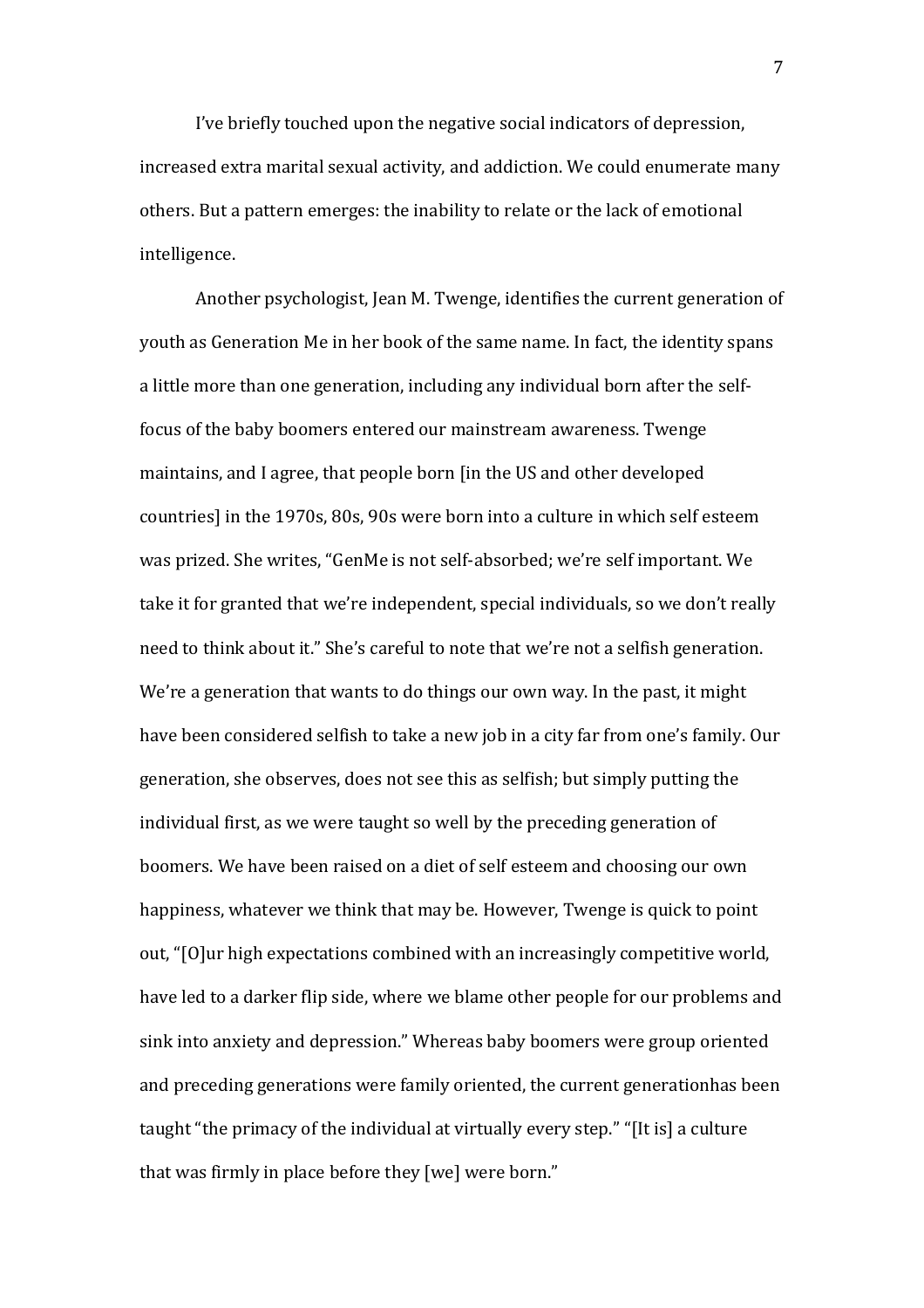She links the increasing focus on the self with the radical change in sexual behavior among youth. Parents no longer worry about their high school students have sex but also their middle-schoolers and even elementary age children. The focus on the self has also affected our education system: students feel that they are equal to their teachers in authority and understanding, which therefor tends to thwart the whole educational process. Ultimately, there is no trust, which Twenge argues suggests a culture growing towards disconnection and a move away from close communities, bringing us full circle to the conditions that give rise to the situations where Goleman identifies low emotional intelligence. Twenge's research implicitly, if not explicitly, demonstrates the move from community to the individual. In other words, the crisis facing the youth culture is one of relation.

 In this last part of my talk, I want to look at some of the practical considerations and solutions. I speak from my own experience as a member of Generation Me and as a moral theologian who surveys culture and its movement. I grew up in a Catholic family, went to a Catholic school for part of my education and was closely involved in catechism and youth group classes. My book preparing me for First Communion had almost no mention of the sacrament. It was filled with butterflies and flowers. My parents separated when I was about ten. They subsequently divorced. I did not stop going to Mass or even rudimentary prayer. Nevertheless, by the time I graduated from high school I was of the opinion that God exists but that there was no place for organized religion. Then I went to college, an authentic Catholic college which engaged both my intellect and my heart. Most of the students received spiritual direction even though we had no idea what it was when we first arrived. As my faith grew in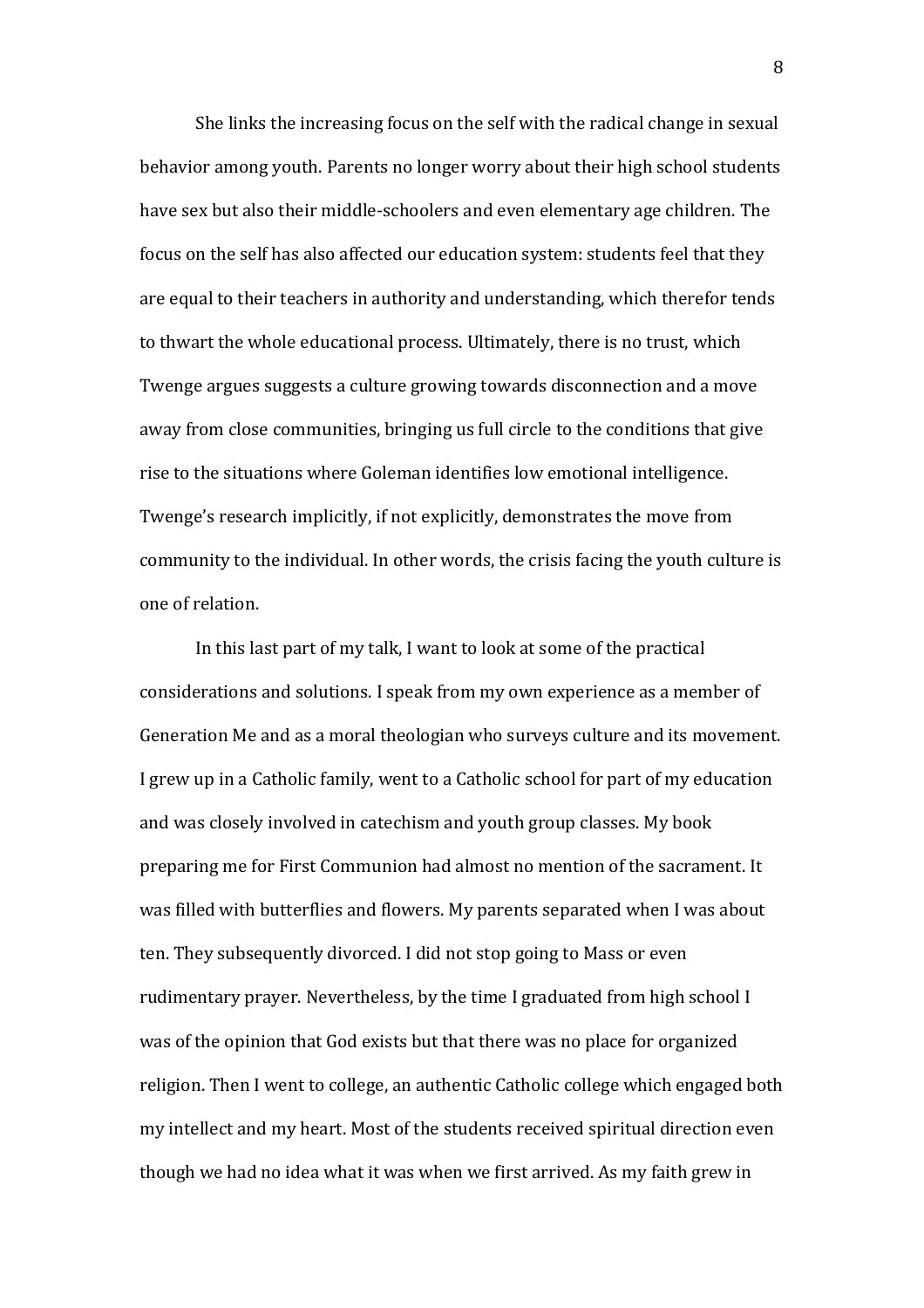understanding, I found myself furious at my parents and at the Catholic Church. I felt as if I'd been cheated out of something that I was owed. I was angry. Rightly so, I still maintain. But I was fortunate in countless ways.

 The reality is that the family has disintegrated at an appalling rate since the introduction of no-fault divorce in the 1970s. There is no denying that this has correlated with negative social outcomes including the increasing number of incomplete families as evidenced by a rate of birth (in the US) for single mothers of 40 percent, and widespread divorce and remarriage. One of the most primary messages that children of divorce take in is that no one cares enough for them, they are not all that important. After all, especially in the case of no-fault divorce, the primary goal is the apparent happiness of the parents, not the children.

In addition, most of our Catholic schools have not had much success at helping the students to develop integrally so that they can be fully successful Catholic adults rather than part of a statistic of negative outcomes. I firmly believe that we need to strengthen and rebuild families, but for the young adults living now, a more immediate intervention or triage is required. They will form the next generation of families. While they may not be able to get the tools and experiences that they need from their own families, they can get them from other sources.

 As I prepared for this talk, I spent time listening to those Catholics who work with youth on a daily basis, encountering them in their actual situations and helping them to grow both as individuals and as children of God. Regardless of the negative social indicators encountered by teens and young adults, their natural desire for intimacy and relation can lead them to a profound and vibrant faith. Most of these programs are not well funded and not necessarily well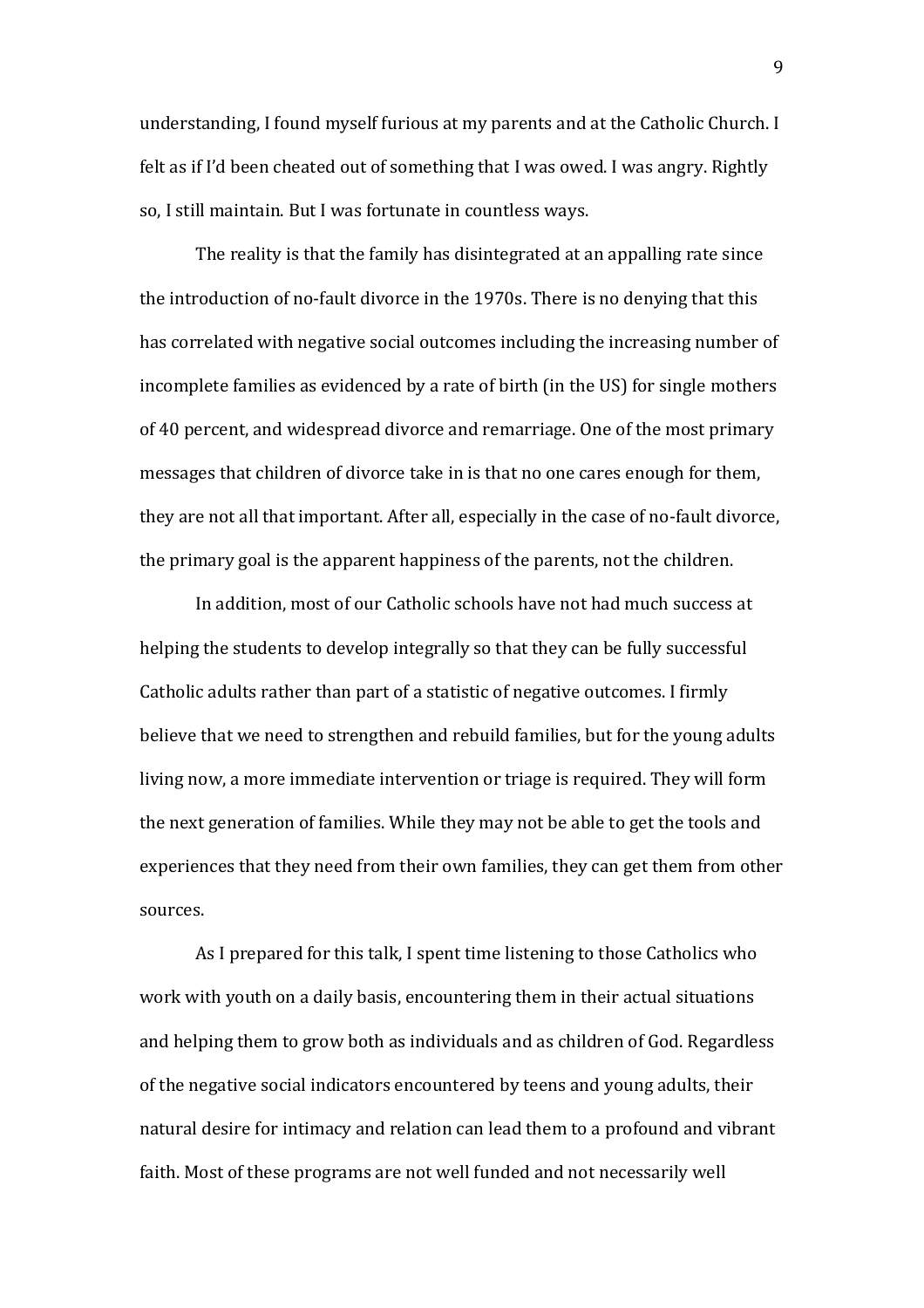known on a national or international level. They are local, not global. And they all take time. I found that every successful project had three things in common: they build personal relationships between local leaders and youth, they introduce the concept of personal prayer (as opposed to no prayer or rote recitation of memorized prayers), and they involve ongoing catechesis. In contrast to the alternative experienced in the culture at large, youth are not encouraged in a radical and unrealistic individualism. They are challenged with teachings that may be difficult, but which prove formative. After all, these individuals are smarter and tougher than many give them credit. They may have grown up with parents and teachers who thought they were too fragile to accept a reality in which they didn't all win first place and where they were not held to high standards set by authoritative entities greater than themselves. But they are capable of great things and great challenges, even those which the previous generation thought were too demanding.

 I have visited many secular universities where it's easy to find students at their worst. But you can also find students at their best. In some cases, Catholic students and Evangelical Protestant students have formed their own networks of support, not infrequently based on common social values like sexual integrity. In other cases, there are specific Catholic projects affiliated with the Newman Centers, the Dominican Order of priests, Opus Dei priests, and the Fellowship Of Catholic University Students (FOCUS). To be sure, there are other ministries and missionaries, but these are some of the primary. I've yet to encounter one that has a hyper structured program. In many ways, they work like microcosms of healthy parishes. They start by being a constant presence. They meet students where they are, they are reliable and they are welcoming. Frequently they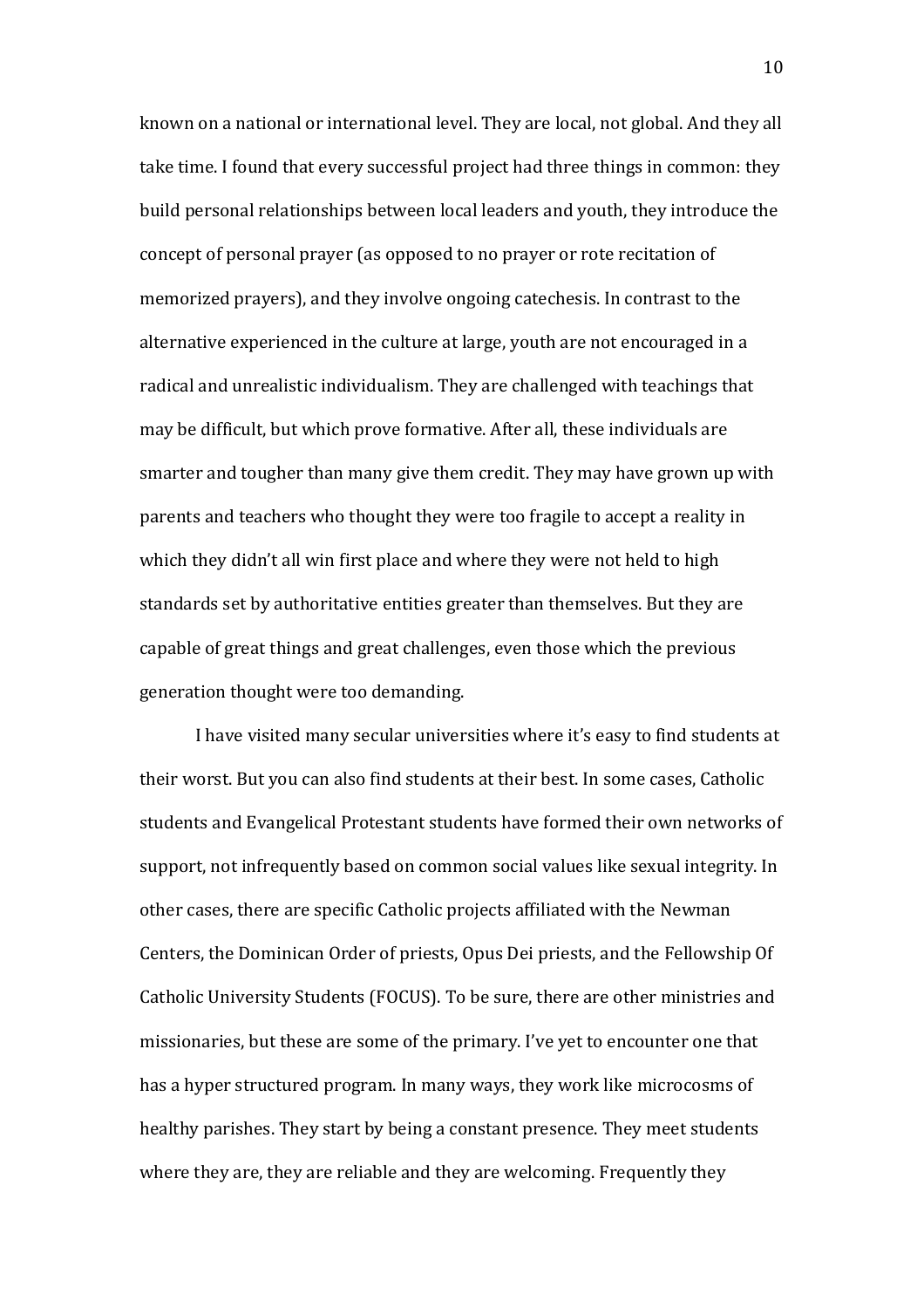sponsor activities which foster friendship and camaraderie. But moving beyond the flower-and-butterfly-everybody-feel-good-catechesis that they may have experienced before, if they were given any formation, they are challenged with the real and actual teachings of the Church. They may resist them, but they are respected enough to be given even the opportunity to wrestle with and even reject them. As people begin to experience relationships on a natural level, it becomes possible for them to consider relationship on a supernatural level. Every successful program that I have encountered offers a serious prayer component. Typically, it's an invitation to begin to explore the spiritual life, not in an abstract and academic way; but actually spending time talking with and listening to Jesus Christ in what can only be called the depths of the human heart. Not infrequently, it takes place before the Blessed Sacrament. The results can be seen in every healthy clerical, religious, or married vocation, not to mention in the healthy individuals who are able to function as relational members of society rather than the individualistic selves raised by the previous generation. They begin to do the work of faith seeking understanding, the work that every individual is called to do for a lifetime.

 From my perspective, this is the New Evangelization: using new means, not so much technological tools but new types of communities to address new (often grave) situations. The message, however, is the same as the human nature that desires it. It is the same message that Christ himself brought, answering the same profound human desires. These new communities aren't just something for the fragmented situations in the developed countries but also for the developing countries, particularly where there are so many young people growing up without parents and family, especially due to the effects of HIV/AIDS. And, as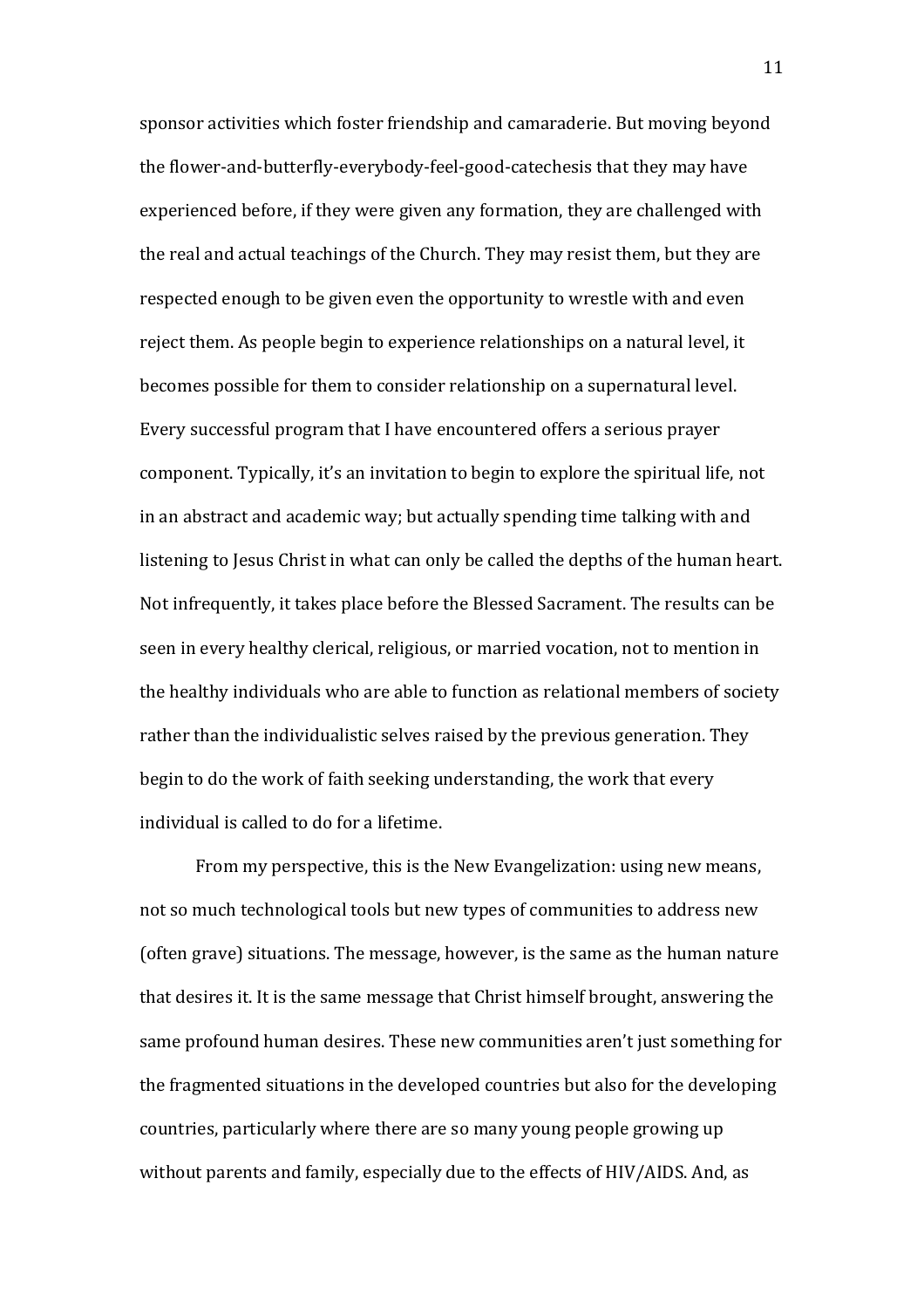countries develop, they not infrequently follow both the positive and negative examples of the developed countries.

 Regardless of time and place, human nature remains the same. Hence, the emotive alphabet of youth is not something new, but something constant. It is the desire, need for, and expression of relation and intimacy. Even if they lack the vocabulary, they have the basic alphabet. Traditionally, it was the family helped the child to put the letters together to build a language. Now we must find ways to help build that vocabulary and fill the gap created by the shortcomings of the family by building small communities that make a global world real, concrete and local. This doesn't happen just at university but also at the parish level, in communities started by the diverse and authentic movements, and even in thriving catechesis programs like the Montessori Catechesis of the Good Shepherd. There are a multitude of successful programs or solutions but they all have these three things in common: they start with interpersonal relationships, they offer solid catechesis, and teach a life centered on prayer, regardless of one's state in life.

 While the negative social indicators may be overwhelming at times, I think there's great reason for hope. We have solutions which are being utilized already. We just need to do more of the same.

 In conclusion, I would like to refer to two separate instances from this past December. In the UK, a study was conducted of 2,000-3,000 children, asking them what they wanted for Christmas. Their number one request was a sibling. Further down the list, they asked for iPads and reindeer. But their number ten request was a father. And number twenty-three was a mother. At the same time, Pope Benedict offered a reflection on the Holy Family and asked whether we